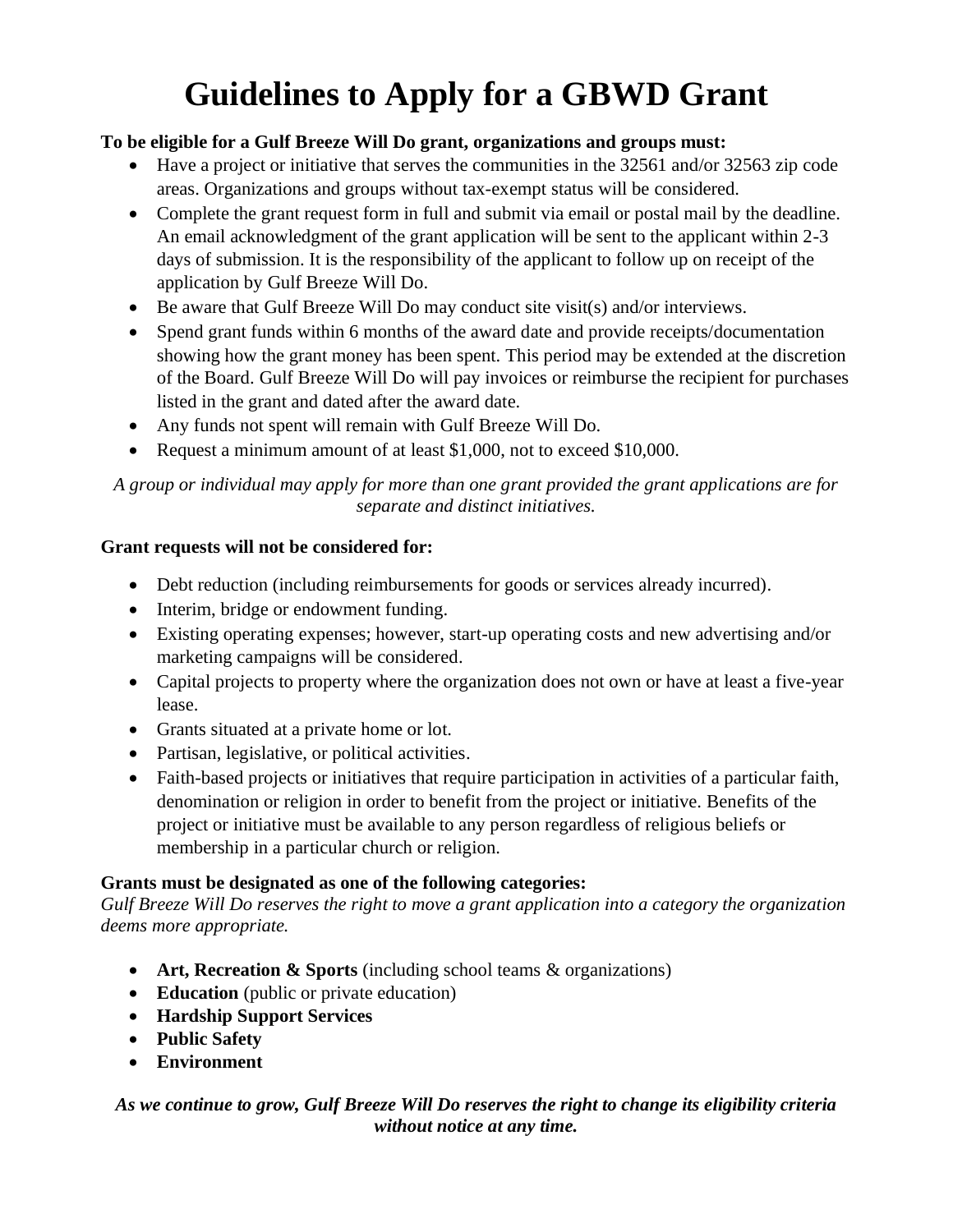

# **GRANT APPLICATION 2022**

**Instructions:** Please submit only requested information. Enter information in all fields below. **You may attach a document(s) to the application**. **Awards will be announced in November 2022.** The application must be **EMAILED or POSTMARKED by September 30th, 2022.**

**I. ORGANIZATION/INDIVIDUAL(S) INFORMATION A. Individual(s)/Organization's Legal Name(s):**

#### **B. Project Title:**

**C. Category:** *Please choose the category that applies to your grant request. Gulf Breeze Will Do reserves the right to move a grant application into a category the organization deems more appropriate.*

\_\_\_\_\_\_\_\_\_\_\_\_\_\_\_\_\_\_\_\_\_\_\_\_\_\_\_\_\_\_\_\_\_\_\_\_\_\_\_\_\_\_\_\_\_\_\_\_\_\_\_\_\_\_\_\_\_\_\_\_\_\_\_\_\_\_\_\_\_\_\_\_\_\_

\_\_\_\_\_ Art, Recreation & Sports \_\_\_\_\_ Hardship Support Services

Education **Exercise Education Education Exercise Education Exercise Education Exercise Equation Exercise Equation Exercise Equation Exercise Equation Exercise Equation Exercise Equation Exercise Equatio** 

\_\_\_\_\_ Environment

 \_\_\_\_\_\_\_\_\_\_\_\_\_\_\_\_\_\_\_\_\_\_\_\_\_\_\_\_\_\_\_\_\_\_\_\_\_\_\_\_\_\_\_\_\_\_\_\_\_\_\_\_\_\_\_\_\_\_\_\_\_\_\_\_\_\_\_\_\_\_\_ **School Principal/Board President/Executive Director Signature**

*By signing above, I confirm that I have read and approve of this grant in its entirety.*

□ Check here if you do not have a Board of Directors or Principal

| Cell Phone: <u>New Alternate Phone:</u> |
|-----------------------------------------|
|                                         |
|                                         |

#### **Certification:**

*I certify that I am authorized to apply for a grant on behalf of the project and/or organization. I understand that if selected to receive funding, I must furnish a report showing how funds were spent and that the funds were spent solely for the purpose for which the grant is sought. I certify that to the best of my knowledge, the statements contained in this application are true, correct and complete.*

\_\_\_\_\_\_\_\_\_\_\_\_\_\_\_\_\_\_\_\_\_\_\_\_\_\_\_\_ \_\_\_\_\_\_\_\_\_\_\_\_\_\_\_\_\_\_\_\_\_\_\_\_\_\_\_\_ \_\_\_\_\_\_\_\_\_\_\_\_\_\_\_\_\_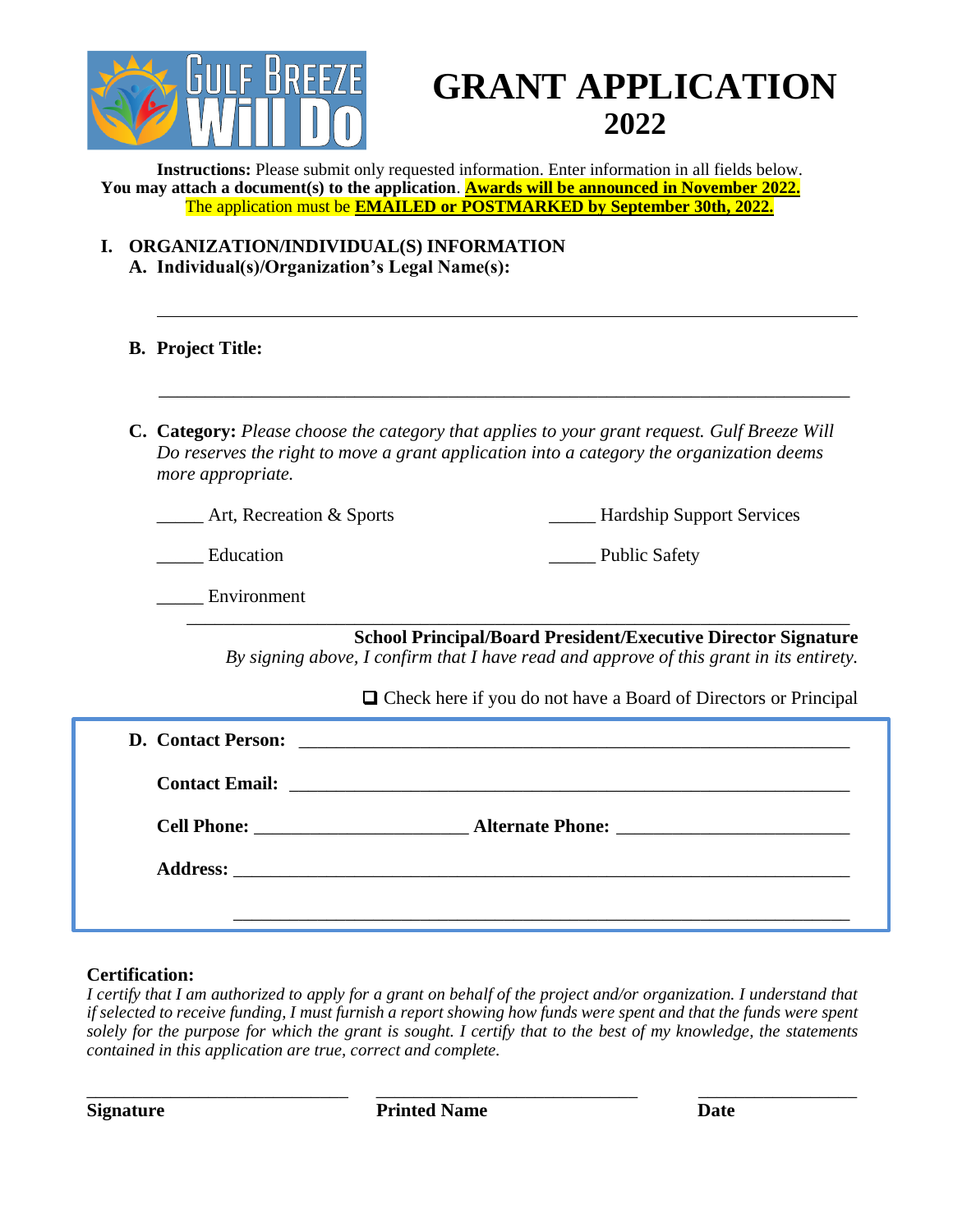*If your PDF reader does not allow you edit this form, please answer the questions on a separate document and attach it with your grant submission.*

### **II. PROJECT INFORMATION**

**Project Start Date:** \_\_\_\_\_\_\_\_\_\_\_\_\_\_\_\_\_ **Project End Date:** \_\_\_\_\_\_\_\_\_\_\_\_\_\_\_\_\_\_\_\_\_\_

*Note: Please limit your response to Question 1 to no more than 200 words. If you go over the limit, your application will be returned. Also limit your answers to Questions 2 to 9 to 150 words.*

- 1. Brief Summary of Project. *This brief summary is the only information sent to the general membership if you are a finalist.*
- 2. Target Population (include demographics on population).
- 3. Geographic area being served by project.
- 4. Describe the specific need for your project in the community.
- 5. Describe what you hope to accomplish through the proposed project.
- 6. Describe the specific activities and services that will be provided by this project.
- 7. Describe the anticipated timeline for your project.
- 8. Describe your plans for sustainability for the project.
- 9. Describe any other pertinent information to be included in the grant request.

#### **III. PROJECT EXPENSES:**

*Please complete the expense table below and ATTACH ALL QUOTES AND ESTIMATES from which costs were derived. Your application will be considered ineligible if vendor estimates/quotes are not attached or do not match this expense table.*

| <b>Expense</b> | <b>Cost</b> |
|----------------|-------------|
|                |             |
|                |             |
|                |             |
|                |             |
|                |             |
|                |             |
|                |             |
|                |             |

#### **Total Cost: \_\_\_\_\_\_\_\_\_\_\_\_\_\_\_\_\_\_\_\_\_\_**

**Total cost must be a specific amount, not a range.**

*Expenses/receipts will only be paid/reimbursed for expenses identified here and only after the award date. Expenses incurred before the award date will not be reimbursed. All items purchased with GBWD funds are the property of the organization/project and not the grant applicant.*

#### **IV. GRANT SUBMISSION**

*The grant application and all required documentation must be submitted by either:*

- 1. Email to **GBWD**grantapplications @gmail.com by September 30<sup>th</sup>, 2022
- 2. US Mail postmarked by September 30<sup>th</sup>, 2022 and mailed to Gulf Breeze Will Do

P.O. Box 1193 Gulf Breeze, FL 32562

*We strongly recommend submitting the application well before the deadline to ensure the applicant sufficient time to correct any errors.*